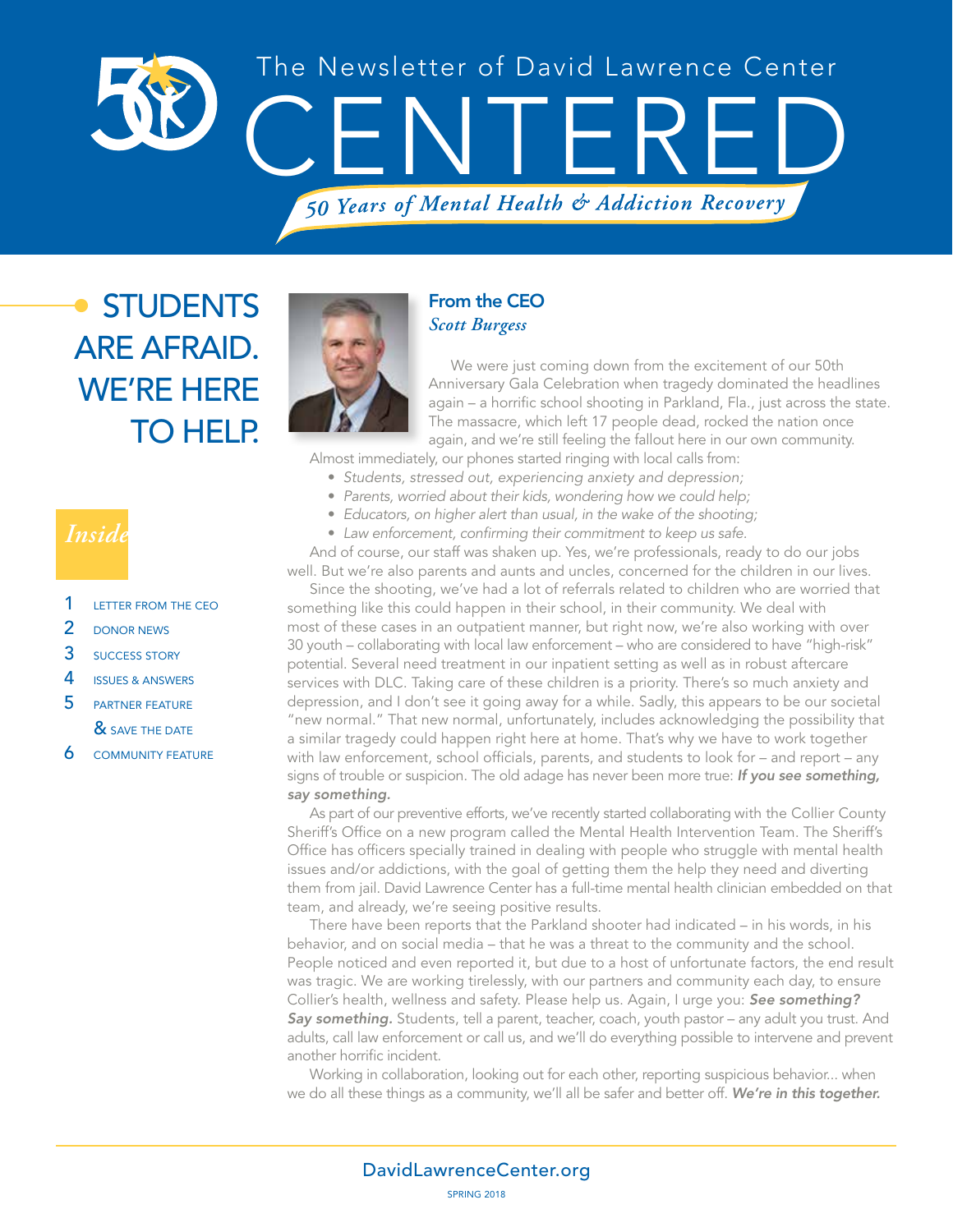

#### DAVID LAWRENCE CENTER BOARD OF DIRECTORS 2017 - 2018

Scott Burgess *President / CEO*

William O'Neill, Esq. *Chairman* Ed Boyer Reisha Brown, MD Russell Budd Rob Edwards Polly Keller\* Robert P. Magrann Mary Morton, CPA Sheriff Kevin Rambosk Michael V. Reagen, Ph.D. Pablo X. Veintimilla \**Honorary Board Member*

### MISSION

Restoring and rebuilding lives by providing compassionate, advanced and exceptional mental health, substance abuse and integrated healthcare solutions, available to all.

#### **VISION**

To lead the way in transformational care so every individual assisted can achieve what is possible.

David Lawrence Center is a not-for-profit, 501(c)(3) organization and is accredited by the Joint Commission on Accreditation of Healthcare Organizations. The Center is funded in part by the State of Florida Department of Children and Families (DCF) and the Department of Housing and Urban Development (HUD), Collier County Department of Housing, Human and Veteran Services, and private donations made through fundraising efforts.

## DONOR NEWS DLC "Fills the Gap"

*Former board member Douglas Johnson, a generous donor with wife Sheila, gives high praise to DLC, which now has a lovely "Serenity Garden" in the couple's name.*

As a senior executive in health administration, Douglas Johnson, Ph.D., first encountered mental illness during the 1970s and '80s. That's when the American health care industry went through deinstitutionalization – the shutting down of state mental hospitals in favor of group homes and more compassionate communities.

### "Programs like DLC are an essential component of good community healthcare, and public safety, for that matter."

– DR. DOUGLAS JOHNSON, DLC DONOR

Johnson has been ardent about helping people with mental illness ever since. When he and wife Sheila retired to Naples, Johnson – former President of Sentara Health Care in Virginia – offered his experience and expertise to healthcare boards in the community. A friend recruited him to join the board at David Lawrence Center, which he chaired for a couple of years.

"Programs like David Lawrence Center are an essential component of good community healthcare, and public



A BENCH IN THE "SERENITY GARDEN"

safety, for that matter," says Johnson, who once served as the U.S. Navy Assistant Surgeon General. "David Lawrence Center contributes significantly to our community, providing mental health services throughout southwest Florida. There's a lot of need for such services, and DLC fills that gap."

In addition to Doug's board service since 2009, the Johnsons have consistently made generous financial contributions to the Center. DLC wanted to do something special to recognize the Johnsons' generosity, and built the "Serenity Garden" in their name.

The garden, built by Caple Landscape Management, is in front of the Children's Partial Hospitalization Program building. With a water fountain as its centerpiece, it includes palmetto trees, a cypress tree, and a variety of plant life – plus a table and benches for relaxing lunches and refreshing conversations.

Johnson says he and his wife weren't involved in the planning of the garden: "It was their creation, not ours, but we're very appreciative. It's very nice."



"SERENITY GARDEN"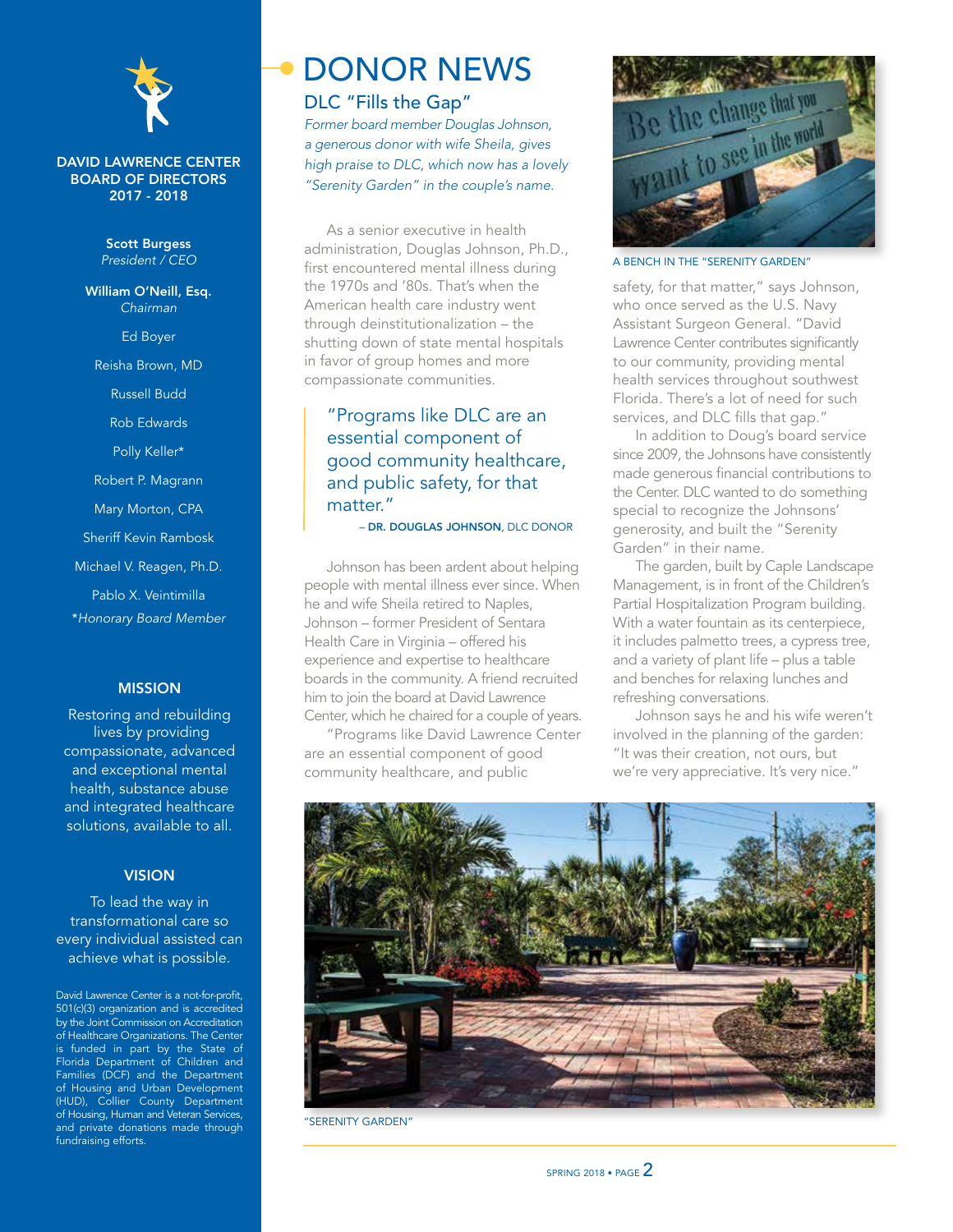# SUCCESS STORY

### "I Can't Live Like This Anymore"

*After years of drinking, drugging, jail, and totally messing up my life, I finally found the help I desperately needed... at DLC.*

### *By Jon*

I've spent more than a fourth of my life behind bars... and about half of it in my own personal prison, made by my own choices.

I grew up in a broken home, spending my childhood with my dad, who was good to me and taught me morals. But when he fell on hard times financially and could no longer support me, I had to move in with my mom, who was drinking and drugging. I ended up getting high with her at a very young age, and by 13, I was drinking and drugging too.

That was my lifestyle through my teen years, plus I was selling drugs and getting in trouble with the law. When I was arrested at 18 on 10 felony charges, you'd think that would be a wake-up call. But I was sent to drug court, where they gave me a second chance. I was put on probation, but violated it immediately, and I just found ways to manipulate the system. I wasn't willing to work on myself; I was just looking to get it over with.

Over the years, I spent 104 months in jail altogether. That's a total of eight years and eight months, but I still never learned. I was a mess, and I didn't care.

Things got even worse when I was 22 and my dad died. Well, he had a heart attack and was brain dead for 15 minutes before they revived him. Then he was kept alive on machines, unable to move or talk or anything. He was basically a vegetable, wasting away. It was so awful, I couldn't even bring myself to visit him in the hospital. It just tore me up inside. I didn't know how to handle my emotions.

And so I would drink more, take more drugs, and dive deeper into a criminal lifestyle, so I wouldn't have to deal with it. I was only interested in myself. I didn't care about anything else. I just went off the deep end. After a year, the family decided to pull the plug on my dad, and he died.

Death was pretty much part of my life through my 20s. Over the years, a lot of friends died, mostly from overdoses. But none of it was enough to make me stop the harmful life I was living. Then one day, another close friend died, and I finally said, "Enough. I can't live like this anymore."

I was mentally and spiritually broken.

#### Second chance

Right about that time, in 2014, I was arrested again, for drug possession charges and driving on a suspended license. Somehow, I ended up in drug court again, which never happens. You usually get one shot at drug court, and if you blow it, you don't get another. But my case must have slipped through the cracks.

Looking back now, I think it was a God thing, a miracle, for me to get a second chance like that. Because this time I was ready to make some changes. I was beaten and broken, and they gave me this opportunity. And I wasn't going to mess it up.

Part of my sentence included 90 meetings in 90 days, including three counseling sessions a week



at DLC. That's when and where things really started turning around.

The counselors at David Lawrence Center taught me how to be accountable and responsible. They taught me time management. They got me involved in a 12-step program and taught me how to live sober. They put me in situations where before, I would've made the wrong choice, but now I was equipped to make the right choice. They taught me a lot of life skills, how to deal with emotional things. They taught me a lot of things I couldn't see about myself.

 – JON, DLC PATIENT "After years of drinking, drugging, jail, and totally messing up my life, I finally found the help I desperately needed... at David Lawrence Center."

David Lawrence Center was amazing in helping me get my life back on track. They showed me how to be of service to other people. I got involved in volunteering. I got a job, and I've held it all along.

I do a lot of work with drug court, and in the recovery community, helping others. I tell my story at detox centers and 12-step meetings, trying to give people hope. I feel bad for all the lives I messed up when I was a drug dealer; now I want to help people get clean.

I'm engaged now too, and my fiancée and I are fostering two teenagers. We got a call from DCF, saying these kids needed a foster home, because they'd been bounced around so much.

Can you imagine that? Me, the former drinking and drugging criminal, earning enough trust that DCF would ask me to foster a couple of kids. I never would've believed it a few years ago. But people trust me now – my customers trust me, my family trusts me, and even I trust myself, which is a big deal.

I'm so grateful to David Lawrence Center in playing a big part in this transformation. I couldn't have done it without them.

*Supporters like you make amazing success stories like this possible. Please consider another gift today to help more people like Jon.*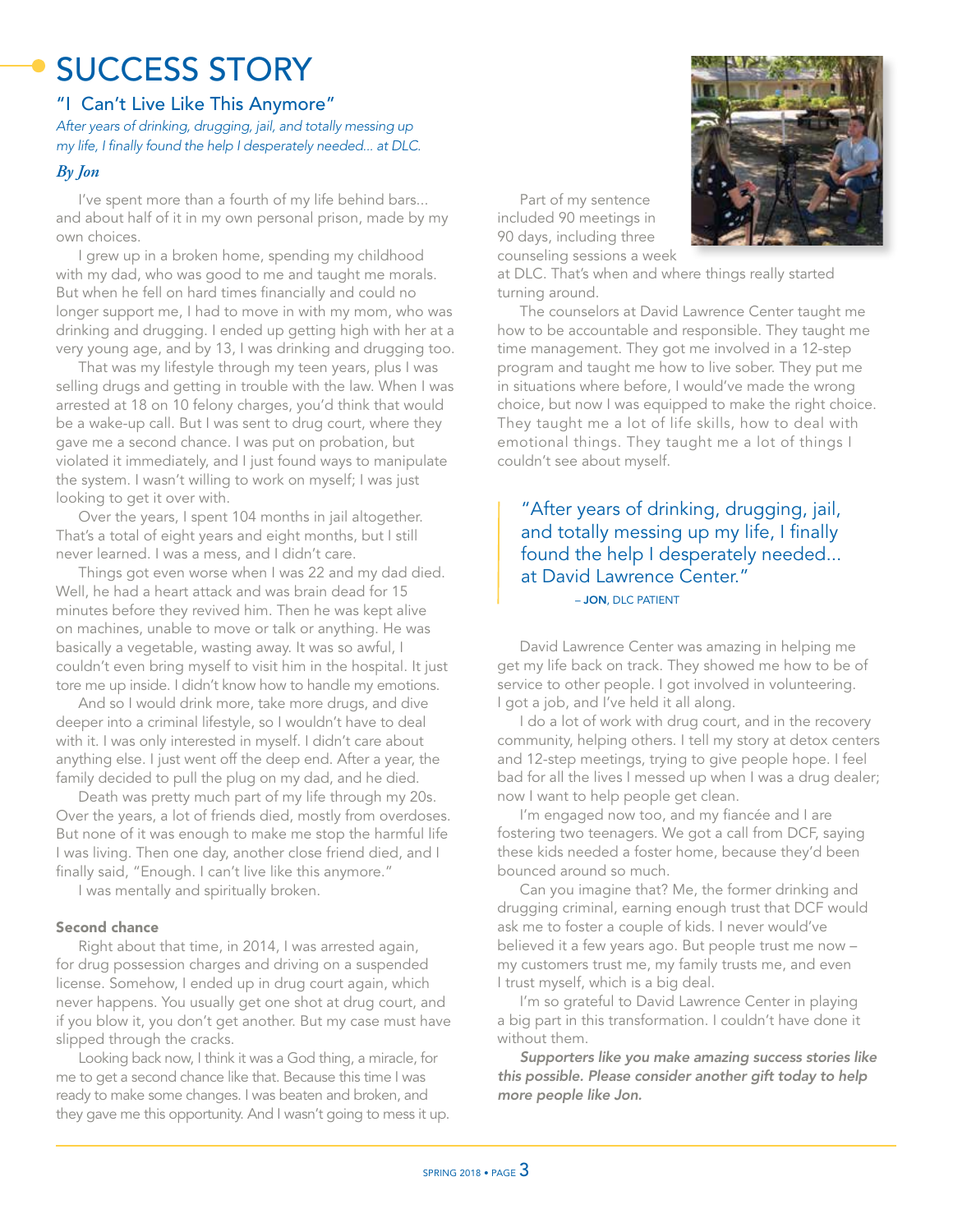# ISSUES & ANSWERS

### **Screenagers**

*Teens spend up to 8 hours a day looking at screens. A new documentary takes a closer look at the ramifications... and you can see it at a special upcoming screening.*



*Lisa Tabb Screenagers Producer*

*How much screen time is too much?* That's the question that many parents of teenagers are asking, and Dr. Delaney Ruston was among them. With a 14-year-old son who loved videogames and a 12-year-old daughter asking for her first smartphone, Ruston, a physician, did some research about the power these screens wield over

our children. She learned that youth spend anywhere from six and a half to eight hours each day on these devices, which can affect their minds in all sorts of ways, positive and negative.

These findings inspired Ruston, an experienced filmmaker, to direct the award-winning documentary, *Screenagers: Growing Up in* 



*the Digital Age*, which looks deeply into the issue*.* 

*Screenagers* will highlight DLC's 5th Annual Sound Minds Mental Health Symposium on March 24. Ruston will not attend the screening, but producer Lisa Tabb will lead a discussion afterward, and then at a reception. The event is open to ticket holders.

Tabb and Ruston have screened the hour-long film more than 4,000 times in 50-plus countries. It's been viewed by 2 million people, all in group settings that spark lively discussions. Audiences include parents, teachers, students, physicians, hospital personnel, mental health professionals, and others.

We asked Tabb about the film, and what she and Ruston have learned along the way during the screenings.

"If you're a parent, psychologist, counselor, teacher, coach, or anyone else interacting with kids and families, you're dealing with this issue," says Tabb. "*Screenagers* is both an eye opener and a way into a conversation. People are able to identify with characters, whether it's a parent or a kid or a dynamic. They see themselves in the film."

Tabb says Ruston didn't originally intend to include her family in the film, but changed her mind when she realized how it might help other families. "It turned out to be a great way to tell the story, just by showing her own struggles," says Tabb.

*Screenagers* is well-researched and full of evidence-based science so viewers can better understand the topic and act accordingly. "Parents are hungry to find solutions," says Tabb, "and we believe the best way is to open a dialogue in the community and support each other."

She says typical family struggles include "putting boundaries around the ever-creeping tsunami of screen time – the battles

developed fully enough to resist this addictive device. We need to help them build skills that can create balance, because it can take over their lives.

of having this device in our pockets at all times, when our children's brains are not

"We need to create rules and guidelines that will help the kids, including the places and times we're not going to be online or on the phone. Those kinds of rules can be really helpful – whether that's no screen time during meals, in the hour before bedtime, or in our bedrooms when it's time for sleep." She says Ruston's family has a no-screens rule in the car, "because that's a magical time to have conversation with each other."

Some experts are concerned that so much screen time – texting, social media, videos, etc. – may hamper teens' communication skills.

"We need to create rules and guidelines that will help the kids, including the places and times we're not going to be online or on the phone. Those kinds of rules can be really helpful – whether that's no screen time during meals, in the hour before bedtime, or in our bedrooms when it's time for sleep."

#### – LISA TABB, SCREENAGERS PRODUCER

Additionally, Tabb says some studies show "increased feelings of depression with overuse of social media," and that in spite of the medium's ability to connect, many teens feel isolated. "They see all these things happening on social media, and they see the places they're feeling left out. Social media also poses a higher risk of microaggression and cyberbullying. We'll talk about all of that at Sound Minds."

The Screenagers website has a wealth of resources, including a weekly conversation called "Tech Talk Tuesdays." The film is not available to buy, rent, or stream online; it can be seen only at scheduled screenings, like the upcoming Sounds Minds symposium.

*Learn more about the film at ScreenagersMovie. com. View the full details about Sound Minds at davidlawrencecenter.org/events/sound-minds-2018/.*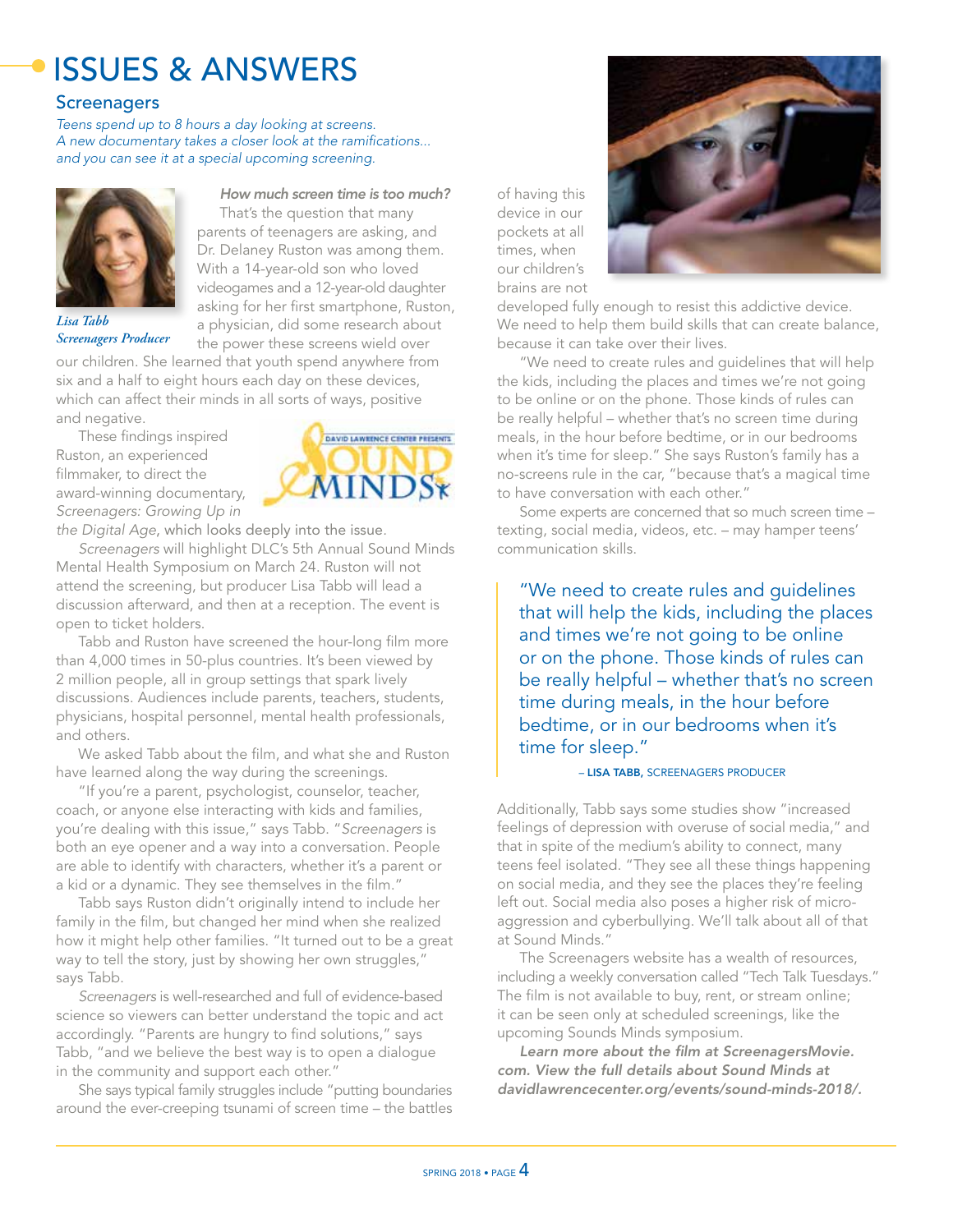## PARTNER FEATURE

### Body, Mind, and Spirit

#### *How David Lawrence Center is partnering with the faith-based community for a fully holistic approach to help, hope, and healing.*

Reverend Sheila Zellers is an evangelist, and these days, she's preaching a new gospel to go along with the old story: She's spreading the good news of David Lawrence Center.

"When you realize that one in four people are touched by mental illness, that means you've got them in your church," says Zellers, a pastor with Naples' Motivated by Love Ministries. "And when you're dealing with someone with a serious mental illness like bipolar disorder or schizophrenia, what are you going to do? Are you just going to say, 'God bless you,' and leave it at that?

"I believe in miracles, and I know God can do supernatural things. But with severe mental illness and addictions, we have to do more than just pray for these things. Mental illness is something in the brain that needs to be repaired and restored, and that's often above the pay grade of the pastor or the rabbi. We need professionals. We need David Lawrence Center."

Zellers is taking the lead for the local faith community in uniting with DLC to launch the new spiritual initiative, "Mindful Compassion: A Missional Movement." Partnering with local churches and houses of worship, DLC is mobilizing faith organizations to provide transforming love, support, and hope to those affected by mental health issues by creating caring congregations and communities.

Darcy Taylor, Chief Development Officer at DLC, says they hope to "create a strong coalition of churches who share the belief that our faith mandates us to serve those afflicted with mental illness, and to provide them and their families with the support and hope they need.

"We recognize that the Church, not DLC, is uniquely qualified to change the lives of those who need our support, for they can provide the understanding and guidance as patients battle in spiritual, emotional, and physical realms to overcome their

afflictions. Body, mind, and spirit are all important components to our overall treatment programs."

Taylor stresses that the initiative is an interfaith effort. "Whether you're a Muslim, a Jew, a Catholic, a Protestant, or whatever you are, we want to bring a diverse faith-based experience to all of our clients. We want our faith community to play a larger role in our overall work."

"Mental illness is something in the brain that needs to be repaired and restored, and that's often above the pay grade of the pastor or the rabbi. We need professionals. We need David Lawrence Center." – REVEREND SHEILA ZELLERS

Zellers knows the devastation that mental illness and addictions can bring upon a family. Her father was a recovering alcoholic, and she lost a brother to opioid addiction. About 30 local churches are already on board with Mindful Compassion, but Zellers wants them all to know about DLC's services.

"I don't want this to fall through the cracks," she says. "If our churches don't know about the help that David Lawrence Center offers, how can they be most effective? We need to promote this from the pulpits and our faith-based groups. We need to refer people to David Lawrence, give them a place to go to get the help they need. It needs to be part of our outreach as a faith community."

*If you are a faith-based organization and wish to learn more about the Mindful Compassion initiative, please contact Darcy Taylor at 239-354-1419, or email us at spiritcare@dlcmhc.com.*

SAVE THE DATE *.................. ..................*

### DLC YOUNG EXECUTIVES' ELEVATE WELLNESS SERIES APRIL, 6, 2018



Join the David Lawrence Center Young Executives for the Elevate Wellness Series Cooking Demonstration – From the Kitchen to the Office. Amy Peters, Executive Chef

for the David Lawrence Center,

will be demonstrating healthy meals that are quick and easy for young professionals. Chef Amy will discuss the importance of healthy eating habits, and how it effects overall health. She will also discuss how healthy meal planning is promoted and

facilitated for DLC residential clients. Attendees can look forward to learning how to make: Mason Jar Salads with homemade dressings and 20 different toppings; quinoa, cranberry walnut, feta salad with a



dill dressing; Italian hummus with tortilla chips; spicy white bean and veggie soup, and Chef Amy's healthy brownies. This event will be held at David Lawrence Center's Telford Conference Room and is open to all community members. Registration is limited. Tickets: \$25.